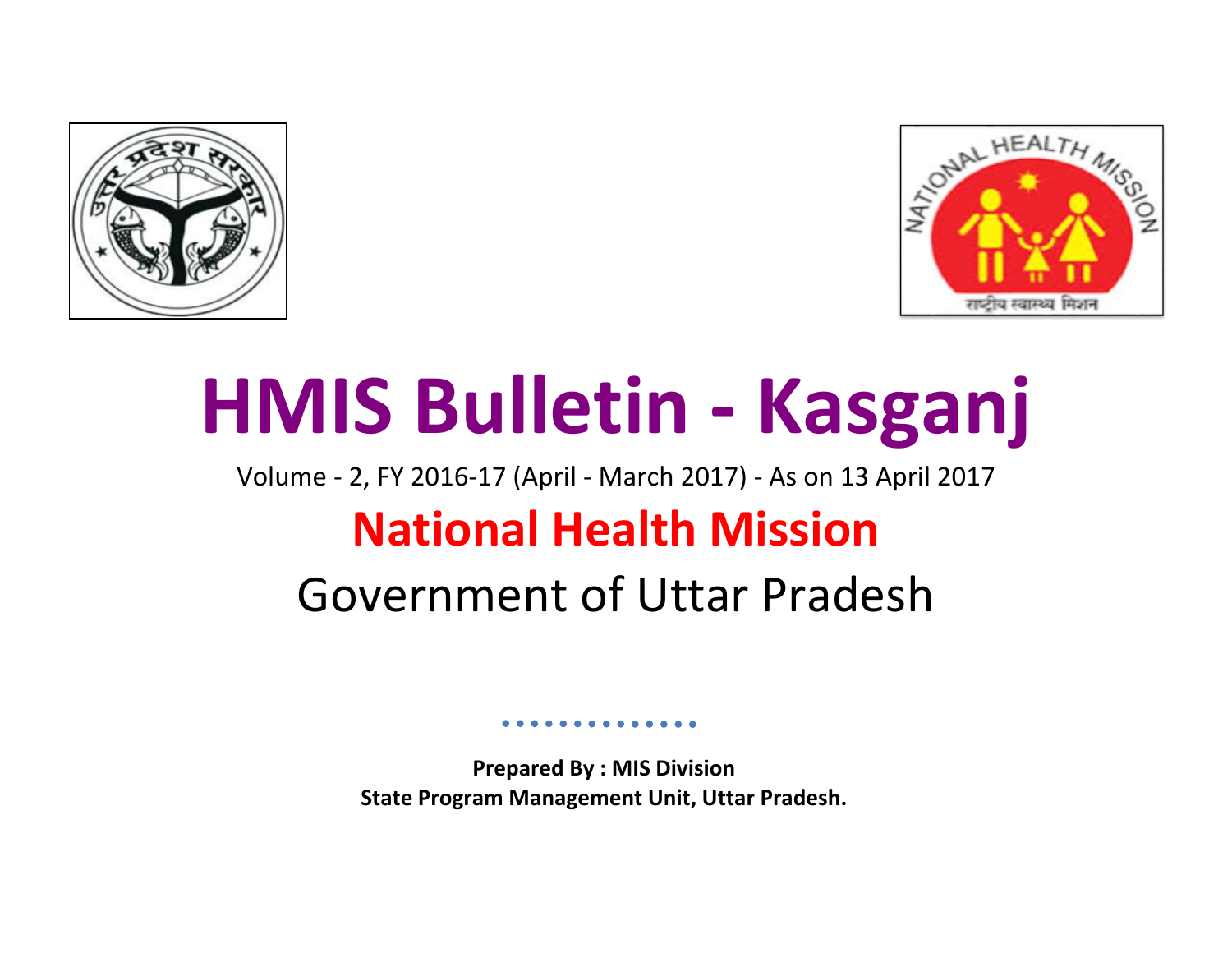#### **HMIS**

**(National Health Mission Bulletin)**

**Kasganj - Uttar Pradesh**

### **April to March 2016-17**

| S. No                   | <b>Sections</b>                                  |
|-------------------------|--------------------------------------------------|
|                         | <b>District Profile</b>                          |
| $\overline{2}$          | <b>District Summary sheet</b>                    |
| 3                       | <b>MCTS status</b>                               |
| $\overline{\mathbf{4}}$ | <b>HMIS Data Uploading and Forwarding status</b> |
| 5                       | <b>Maternal Health</b>                           |
| 5.1                     | <b>Antenatal Care</b>                            |
| 5.2                     | Delivery & Postnatal care                        |
| 5.3                     | High risk preganancy and obstetric complications |
| 5.4                     | C Section and Complications attended and treated |
| 6                       | <b>Child health</b>                              |
| 6.1                     | Live Births & New Born Care                      |
| 6.2                     | <b>Child Immunization</b>                        |
| $\overline{7}$          | <b>Reproductive Health</b>                       |
| 8                       | <b>Indicators and Estimations</b>                |
| 8.1                     | List of Indicators covered                       |
| 8.2                     | <b>Estimation sheet</b>                          |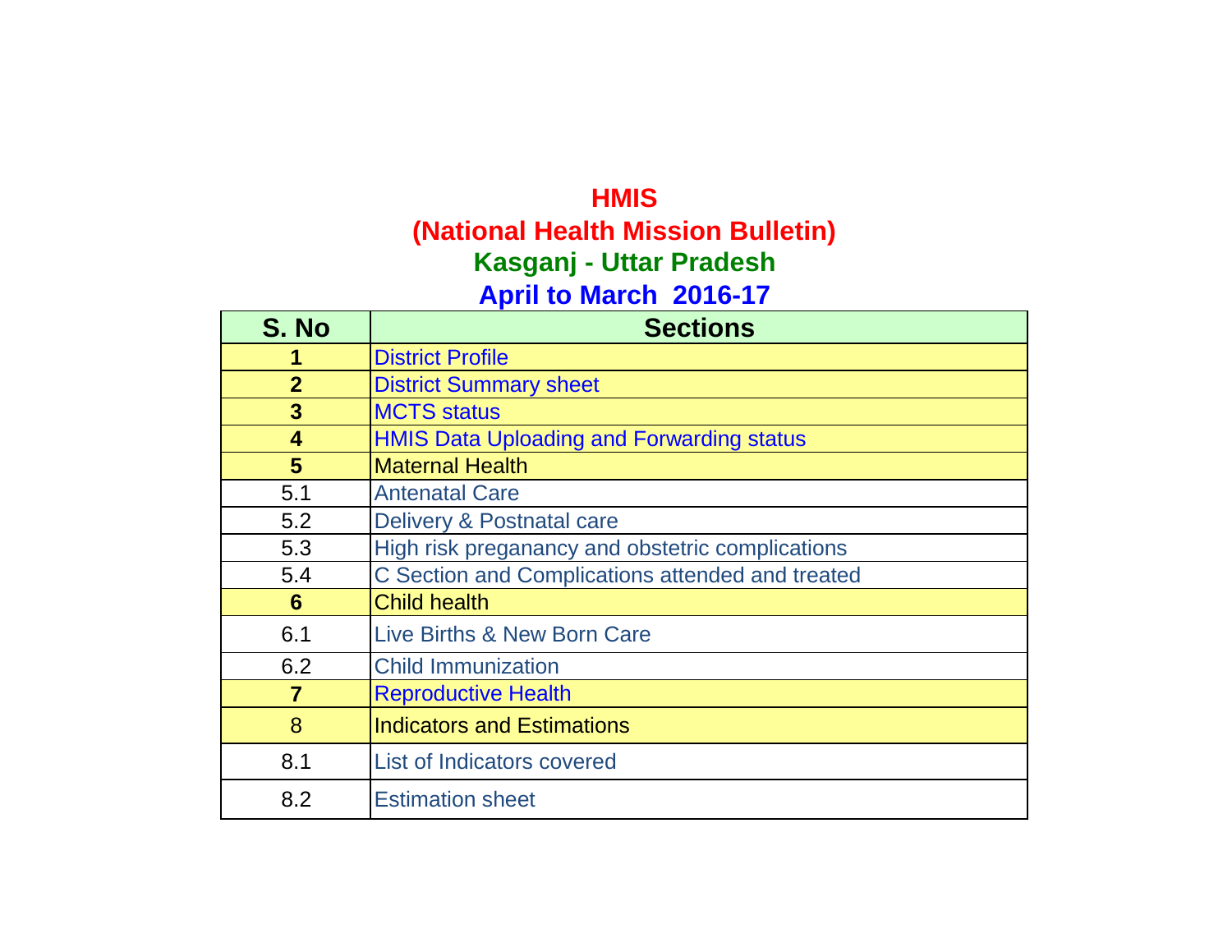|                | <b>Demographic Profile</b> |                                                                                           |     |       |             |                              | Infrastructure                   |                |                |              |                |             | <b>Delivery Points</b> |                |                |                               | Human resource               |                |                |                | <b>Training</b> |                                 |                                      |               |
|----------------|----------------------------|-------------------------------------------------------------------------------------------|-----|-------|-------------|------------------------------|----------------------------------|----------------|----------------|--------------|----------------|-------------|------------------------|----------------|----------------|-------------------------------|------------------------------|----------------|----------------|----------------|-----------------|---------------------------------|--------------------------------------|---------------|
| S.no.          | <b>Block</b>               | Total Population Sex ratio Literacy No. of Gram<br>(Census 2011) Sex ratio rate Panchayat |     |       |             | No. of<br>Revenue<br>Village | No. of<br><b>VHSNC</b><br>formed | <b>CHC</b>     | <b>PHC</b>     | SC           | Pvt            | <b>AWCs</b> | L1                     | L2             | L3             | Medical   Medical<br>officers | officers<br>$(MBBS)$ (AYUSH) | SN in<br>block |                |                |                 | $HANMs$ #AWW #ASHAs $Tained in$ | Trained in Trained in<br><b>NSSK</b> | <b>PPIUCD</b> |
| $\mathbf{1}$   | Amapur                     | 156696                                                                                    | 861 | 53.8  | 57          | 97                           | 57                               |                | 6              | 23           | $\overline{0}$ | 301         | $\mathbf{1}$           | $\mathbf 1$    | $\mathbf 0$    | $\overline{3}$                | $\overline{2}$               | $\overline{4}$ | 23             | 272            | 198             | $\overline{2}$                  | 6                                    | 4             |
| $\overline{2}$ | Ganjdunwara                | 239099                                                                                    | 867 | 41.3  | 55          | 114                          | 55                               |                | $\overline{4}$ | 22           | $\overline{0}$ | 370         | $\overline{0}$         | $\mathbf 1$    | $\overline{0}$ | $\overline{3}$                | $\overline{3}$               |                | 22             | 313            | 129             | $\overline{4}$                  | 5                                    | 4             |
| $\mathbf{3}$   | Kasganj                    | 210449                                                                                    | 895 | 54    | 71          | 104                          | 71                               |                | $\overline{4}$ | 26           | 10             | 349         | $\overline{4}$         | $\mathbf 1$    | $\mathbf 0$    | $\overline{4}$                | 5                            | 9              | 28             | 290            | 177             | 8                               | 13                                   | 9             |
| $\overline{4}$ | Patiyali                   | 178823                                                                                    | 855 | 53.6  | 42          | 82                           | 42                               |                | 5              | 26           | $\overline{0}$ | 323         | $\mathbf{1}$           | $\mathbf 1$    | $\mathbf 0$    | $\overline{2}$                | $\overline{3}$               |                | 25             | 274            | 124             | $\overline{3}$                  | 6                                    |               |
| 5 <sup>5</sup> | Sahawar                    | 160659                                                                                    | 878 | 43.7  | 43          | 83                           | 43                               |                | $\overline{3}$ | 26           | $\overline{0}$ | 276         | $\overline{0}$         | $\mathbf 1$    | $\mathbf 0$    | $\overline{2}$                | $\overline{4}$               |                | 26             | 245            | 135             | $\overline{2}$                  | $\overline{4}$                       |               |
| 6              | Sidhpura                   | 152233                                                                                    | 886 | 55.4  | 51          | 97                           | 51                               |                | $\overline{3}$ | 20           | $\overline{0}$ | 320         | $\overline{2}$         |                | $\overline{0}$ | $\mathbf{3}$                  | 3                            | $\overline{4}$ | 20             | 289            | 146             | $\overline{2}$                  | 4                                    |               |
| $\overline{7}$ | Soron                      | 247318                                                                                    | 861 | 45.2  | 75          | 141                          | 71                               | $\mathbf{1}$   | $\overline{4}$ | 27           | $\overline{0}$ | 375         | $\overline{3}$         |                |                | $\mathbf{3}$                  | $\overline{2}$               | 5              | 25             | 334            | 171             | $\overline{2}$                  | 6                                    |               |
| 8              | <b>DHQ</b>                 | 101277                                                                                    | 901 | 65.1  | $\mathbf 0$ | $\mathbf 0$                  | $\mathbf 0$                      | $\bf{0}$       | $\overline{2}$ | $\mathbf{0}$ | $\overline{0}$ | 131         | $\overline{2}$         | $\overline{0}$ |                | $\mathbf 0$                   |                              | $\overline{3}$ | 9              | 131            | 12              | $\overline{0}$                  | $\bf{0}$                             |               |
| 9              | WH                         |                                                                                           |     |       |             |                              |                                  |                |                |              |                |             |                        |                |                | $\mathbf{3}$                  |                              | $\overline{7}$ | $\overline{0}$ | $\overline{0}$ | $\overline{0}$  | $\overline{3}$                  | 6                                    |               |
|                | Total                      | 1446554                                                                                   | 880 | 61.02 | 394         | 718                          | 390                              | $\overline{7}$ | 31             | 170          | 10             | 2445        | 13                     | $\overline{7}$ | $\overline{2}$ | 23                            | 24                           | 49             | 178            | 2148           | 1092            | 26                              | 50                                   | 33            |

**nmet need for limiting** 

| District Kasganj<br>(*AHS 2012-13) | <b>IMR</b> |    | <b>NMR USMR</b> | <b>MMR</b> | <b>TFR</b> | <b>CBR</b> | <b>Unmet need spacing</b> | Un |
|------------------------------------|------------|----|-----------------|------------|------------|------------|---------------------------|----|
|                                    | 67         | 48 | 86              | 256        | 4.2        | 27.6       | 15.9                      |    |

### **District Kasganj - Profile at a Glance**

**15.9 9.4**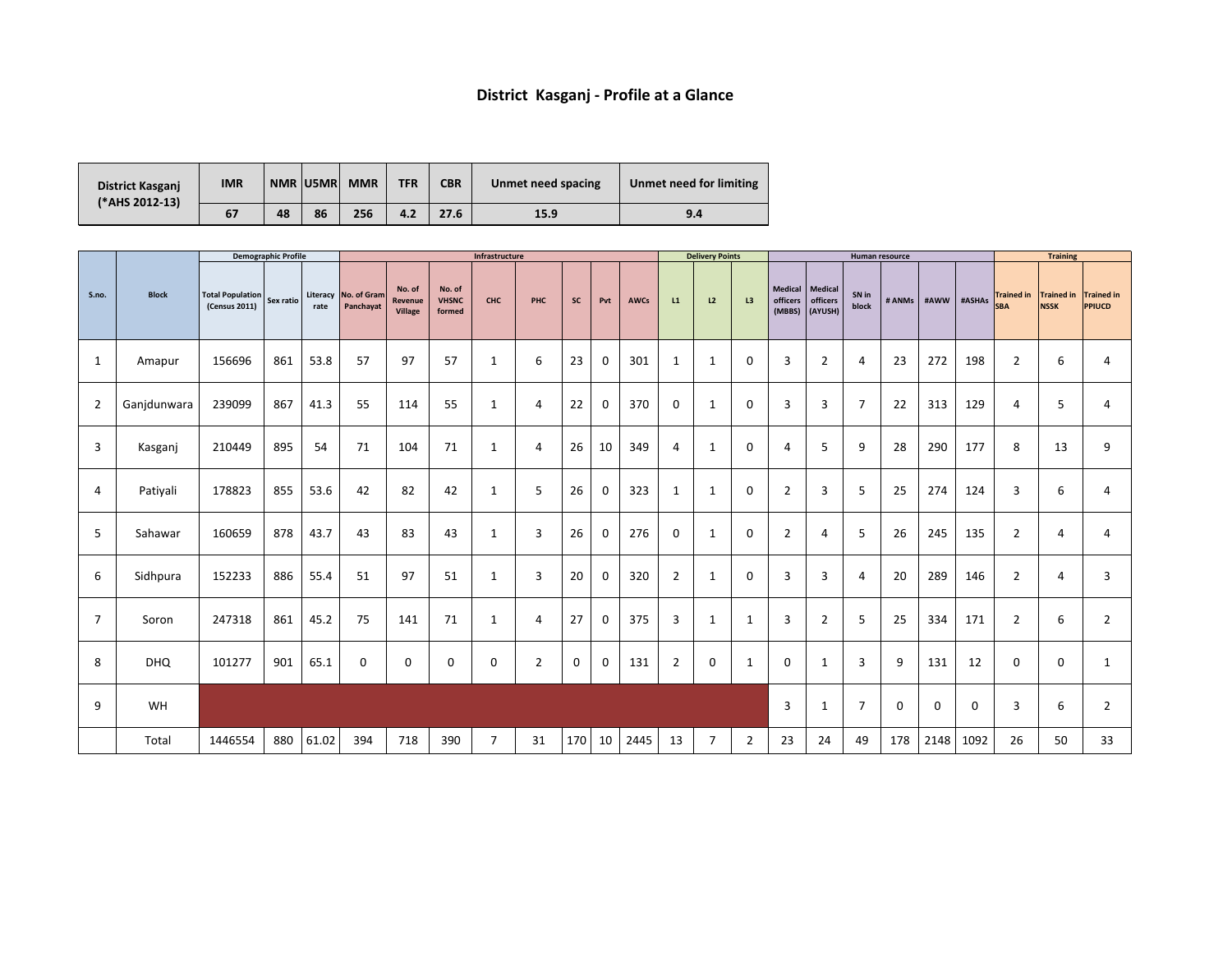



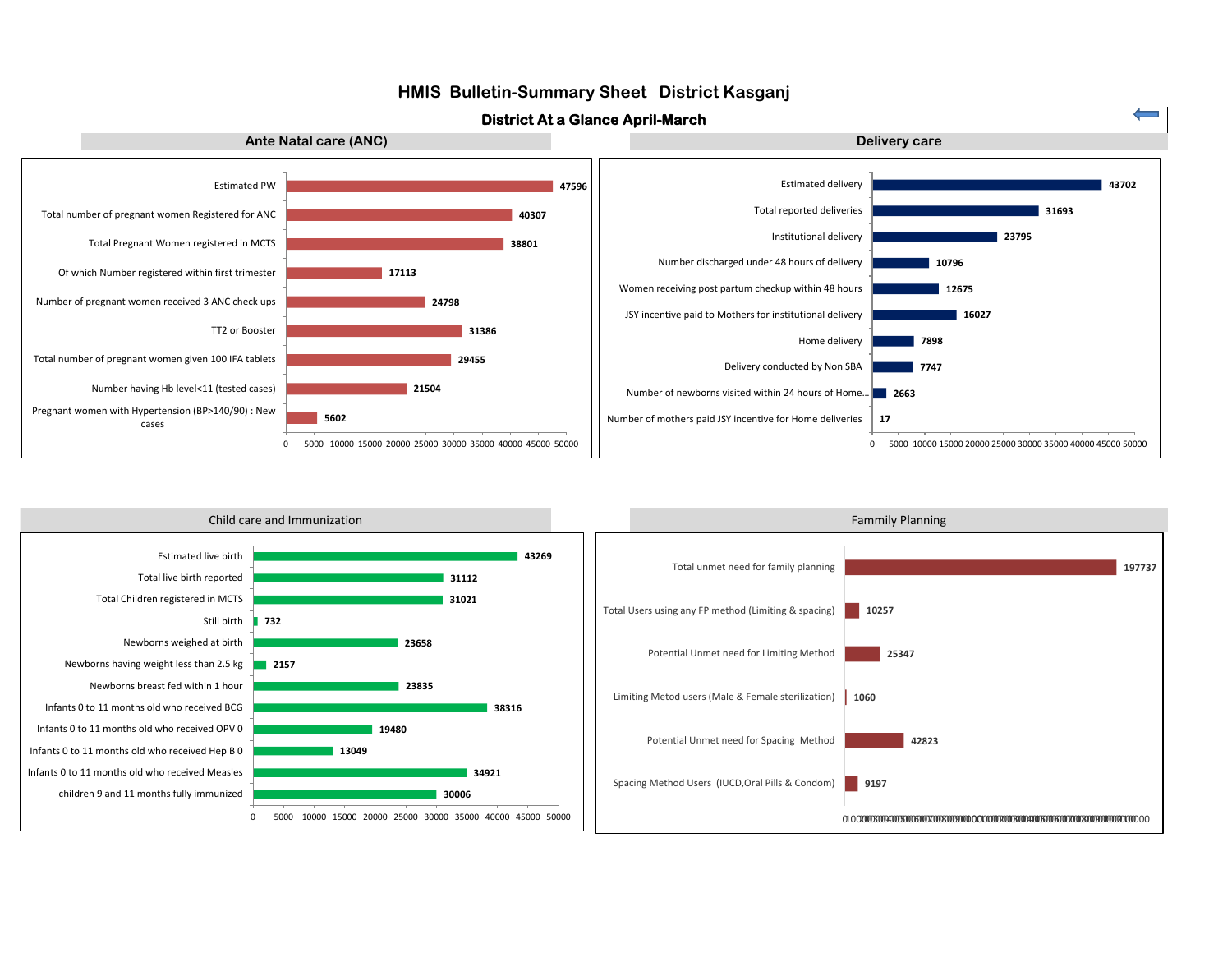#### **HMIS Bulletin-Summary Sheet District Kasganj Month-March FY-2016-17**

#### **Maternal Health :**

- ANC Registration Reported in HMIS in the month of April-March against estimated is 84.7%. According to AHS it is 44.6% which considerably better value. Contribution of SC in ANC registration is 84% which explicitly reveals good outreach coverage whereas ANC registration in DH is considerably very low (2%). DHQ which consists of WH and Urban PHC which caters good amount of population but still it is lowest performing amongst all blocks i.e. 34.1%.
- As compared to HMIS, MCTS is reporting ANC registration of 82% against estimated in the month of April- March which shows an opportunity gap. This is suggestive of poor MCTS entries by blocks. All the blocks except Sahawar & Patiyali have poor ANC registration. Major difference is seen in Sahwar (33%).
- District is reporting 42 % early ANC registration as compared to AHS data of 54.3%, which is relatively low. This is suggestive of under reporting or perception of FLWs about registering a pregnant women after TT injection.
- Percentage of 3 ANC checkups reported in HMIS (52%) as compared to AHS data (37.3%) is low which raises an issue of under reporting. Data needs to be verified. MCTS service updation of 3 ANC is also poor (45 % ) against Estimated PW in FY 2015-16 , need to be keep on priority.
- Delivery reported is 72 %, a huge chunk of delivery is missing against estimated. Even pregnant women which are registered (84% ANC registration) are not tracked till March(gap of 12%). Situation in MCTS reporting is much poorer (41%) against Estimated PW in FY 2015-16.
- According to AHS Home delivery in district is 39%, whereas only 18% home deliveries are being reported, this shows reporting gap. If this gap is covered around 21% missing deliveries can be covered.
- Except for Kasganj and Sahawar rest other blocks have large number of missing deliveries. One of the cause is most of the delivery points are situated in Kasganj block. Hence there is a great need to activate delivery points in other blocks.
- In MCTS child registration Improved 2 % from last month .

#### **Child Health:**

- Among estimated live births 72 % live births are reported in HMIS and 72% in MCTS. Kasganj and Soron difference in HMIS and MCTS is around 58 & 12%. Need to address this issue to the particular blocks. patiyali block HMIS portal live birth reported 59 and MCTS 81 % is shows in HMIS portal underreporting or in MCTS portal Duplicate Reporting.
- Percentage Newborn weight at birth reported by district is 74.7 % where as in AHS it is 30%, difference is more than double which is suggestive of over reporting. Similarly, percentage LBW reported is 9.4 % and according to AHS is 31% which is less than half of it indicative of underreporting. Need to flag the issue and verify the records.
- DHQ and Amapur Block Newborns having weight less than 2 and half kg is very high . Data need to be rechack

#### **Immunization**

- Immunization of birth dose is decorating i.e. BCG 88.6% since it can be administrated till one year, OPV0 is 45% and Hep B0 is 30%. Thus it reflects that birth doses are not given at higher facility level like CHC and DH where antigens are available 24X7. Need to address the issue to the MOIC of Kasganj ,Sahawar and Ganjdundwara Block.
- Full Immunization status in MCTS is very poor which only 44 % is whereas district is reporting 69.3 % in HMIS. Block poor in full immunization in HMIS are DHQ, Sidhpura and Ganjdundwara. WHO Monitoring data shows 69 % children is fully immunized in District Kasganj. and District CBTS Survey shows 47.9 %
- Sahawar & Patiyali Block BCG reported more than 100 % . data need to be recheck.

#### **Family Planning**

- % FP services (limiting and spacing) are provided in district against potential unmet need which is very poor. Contribution of limiting method is 4% and spacing method is 21% . Hence need to strengthen FDS points and community mobilization.
- In Shawar and Amapur block IUCD insertion report is low need to focus on. Number of IUCD insertion is very low need to focus to increase the service & utilization at Sub center & CHC because mostly couple accept IUD for family planning from SC & CHC. At CHC level PPIUCD need to be focused.
- DHQ block reported Condom User are 48 need to verify the data for under reporting or availability of commodity.
- Ganjdundwara and Patiyali block IUCD Insertion Data is very high as compare to other block. Data need to be chack.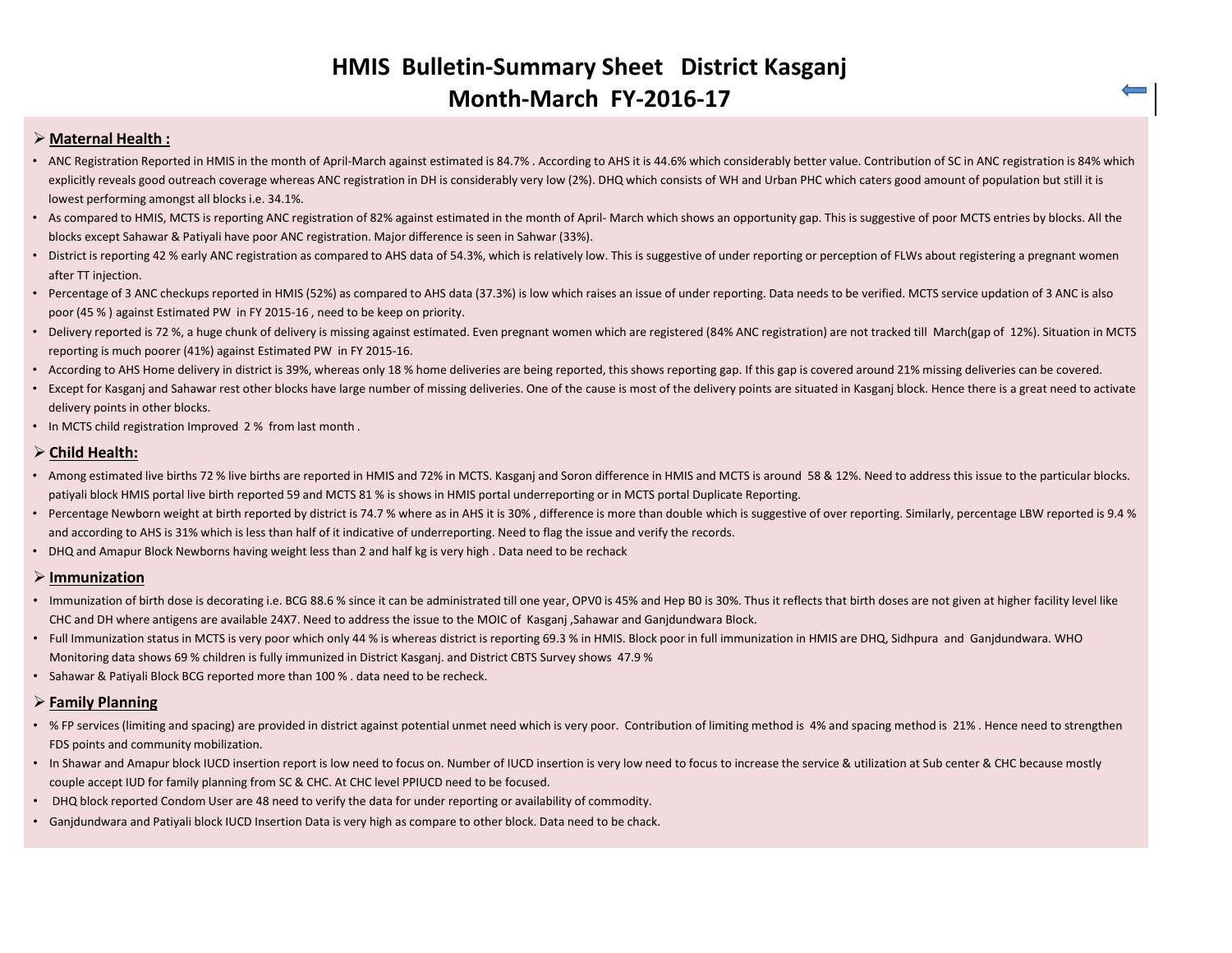| W received 3<br>'s against PW<br>imated PW<br>h LMP in FY<br>2015-16 | % PW delivered<br>against PW<br><b>Estimated PW</b><br>with LMP in FY<br>2015-16 | % children received<br>full immunization<br>against children<br><b>Estimated with DoB</b><br>in FY 2015-16 | % HRP against<br><b>PW registered</b><br>in 2016-17 |
|----------------------------------------------------------------------|----------------------------------------------------------------------------------|------------------------------------------------------------------------------------------------------------|-----------------------------------------------------|
| 49                                                                   | 38                                                                               | 51                                                                                                         | 7                                                   |
| $\overline{2}$                                                       | 4                                                                                | $\overline{0}$                                                                                             | $\mathbf{1}$                                        |
| 51                                                                   | 53                                                                               | 46                                                                                                         | 11                                                  |
| 69                                                                   | 63                                                                               | 53                                                                                                         | 11                                                  |
| 50                                                                   | 43                                                                               | 59                                                                                                         | 8                                                   |
| 43                                                                   | 28                                                                               | 45                                                                                                         | 8                                                   |
| 32                                                                   | 31                                                                               | 40                                                                                                         | 13                                                  |
| 36                                                                   | 41                                                                               | 37                                                                                                         | 7                                                   |
| 45                                                                   | 41                                                                               | 44                                                                                                         | 9                                                   |

| $ >100\%$          |
|--------------------|
| $\vert$ >80, <=100 |
| $\vert$ >=50, <=80 |
| $50$               |

#### **- MCTS Status on crititical indicator as on 1st April 2017 Kasganj Registration and Updation**





- Sidhpura Block Child Registraion is only 59% focus on child registration and Services on MCTS Portal.
- Patiyali Block Child registration gap is very high this is 22% . Need to be focus on MCTS and recheck for duplicate entry.
- All block Child registration is more than HMIS Child registration . Data Need to be rechack .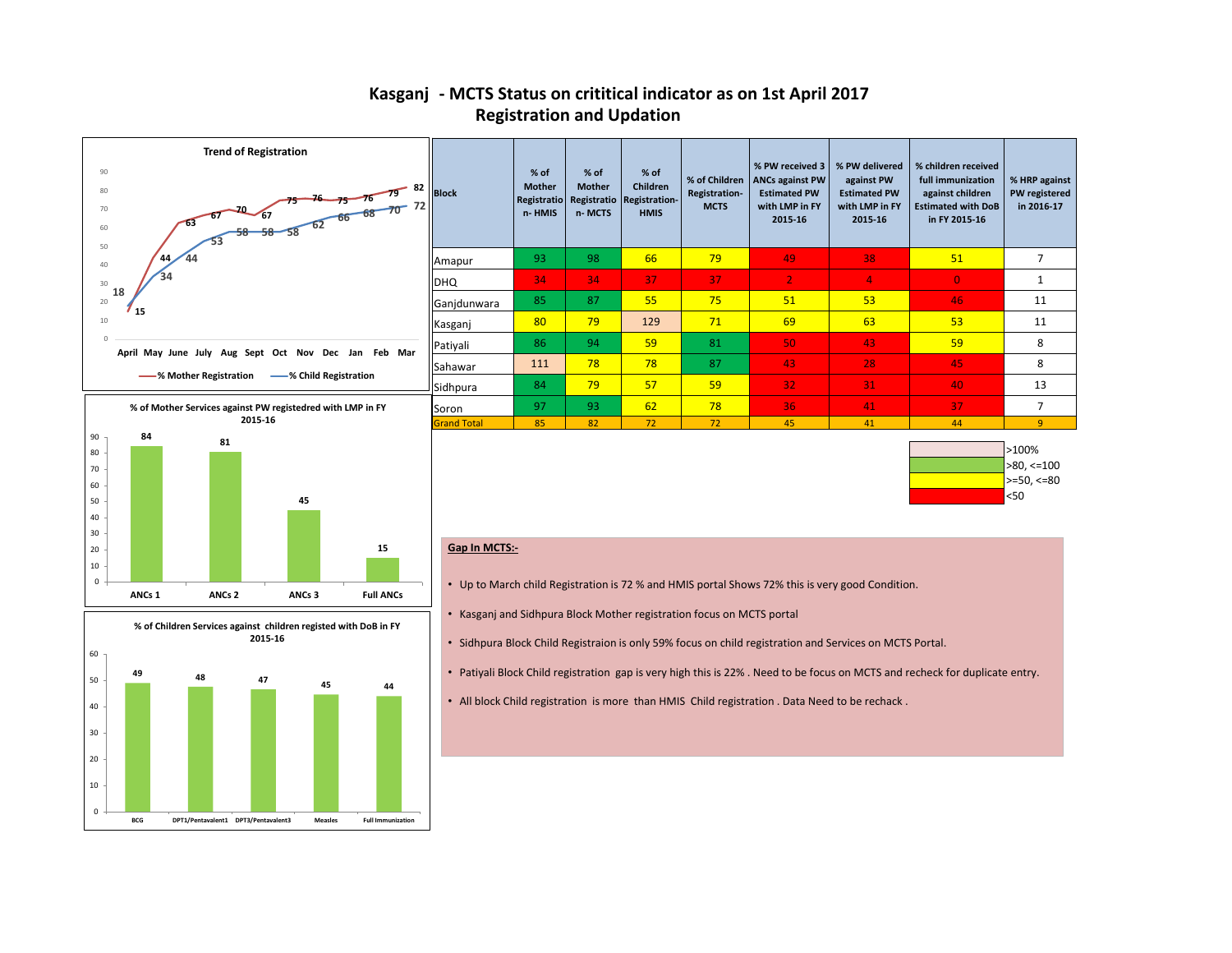| <b>Block</b>       | <b>Total No. of</b><br><b>Facilities</b> | <b>Apr-16</b> | $May-16$ | <b>Jun-16</b> | <b>Jul-16</b> | <b>Aug-16</b> | <b>Sep-16</b> | <b>Oct-16</b> | <b>Nov-16</b> | <b>Dec-16</b> | $Jan-17$ | <b>Feb-17</b> | <b>Mar-17</b> |
|--------------------|------------------------------------------|---------------|----------|---------------|---------------|---------------|---------------|---------------|---------------|---------------|----------|---------------|---------------|
| <b>DHQ</b>         | 3                                        | 100           | 100      | 100           | 100           | 100           | 100           | 100           | 100           | 100           | 100      | 100           | 100           |
| Amapur             | 30                                       | 100           | 100      | 100           | 100           | 100           | 100           | 100           | 100           | 100           | 100      | 100           | 100           |
| Ganjdunwara        | 27                                       | 100           | 100      | 100           | 100           | 100           | 100           | 100           | 100           | 100           | 100      | 100           | 100           |
| Kasganj            | 41                                       | 100           | 100      | 100           | 90            | 90            | 90            | 90            | 100           | 100           | 100      | 100           | 100           |
| Patiyali           | 32                                       | 100           | 100      | 100           | 100           | 100           | 100           | 100           | 100           | 100           | 100      | 100           | 100           |
| Sahawar            | 30                                       | 100           | 100      | 100           | 100           | 100           | 100           | 100           | 100           | 100           | 100      | 100           | 100           |
| Sidhpura           | 24                                       | 100           | 100      | 100           | 96            | 100           | 100           | 100           | 100           | 100           | 100      | 100           | 100           |
| Soron              | 32                                       | 100           | 100      | 100           | 100           | 100           | 100           | 100           | 100           | 100           | 100      | 100           | 100           |
| <b>Grand Total</b> | 219                                      | 100           | 100      | 100           | 98            | 98            | 98            | 98            | 100           | 100           | 100      | 100           | 100           |

#### **Kasganj '- Percent of facilities reported in HMIS by Month, FY 2016-17**

Less than 100%

Reported facilities are less than number of facilities in HMIS

More than 100%



Reported facilities are greater than number of facilities in HMIS

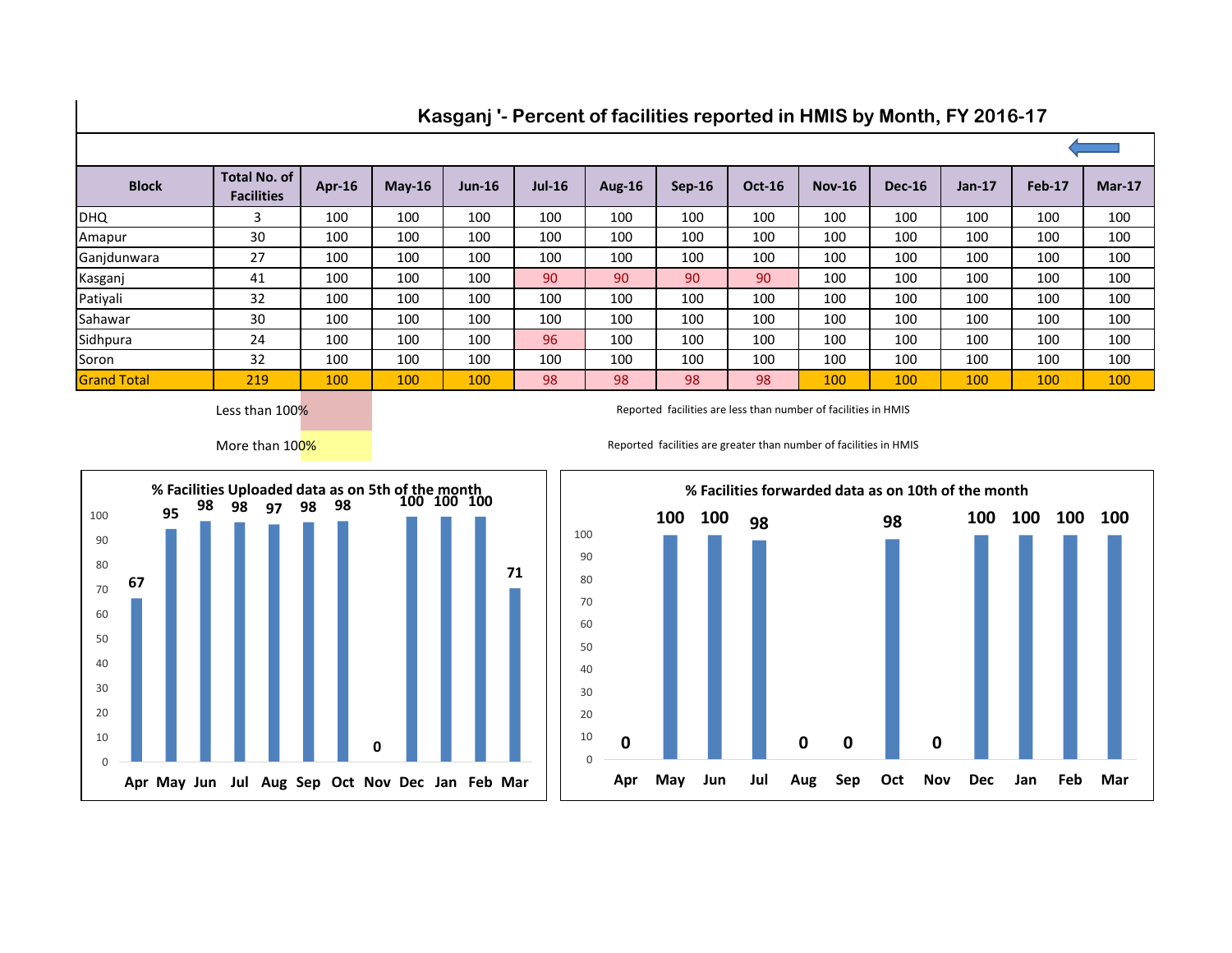#### **District Kasganj - ANC Services Reported In HMIS Up to April-March FY-2016-17 ANC Services, Trends, Distribution and Performance**











- 1. ANC registration reported in HMIS is More than AHS 12-13
- 2. Sahawar Block ANC registration is more than 100%. Data need to be check.
- 3. ANC registration is low in DHQ & Kasganj block. Need to be focus.
- 4. Identification of first trimester PW is very low in Sidhpura, Amapur and Soron Block as compare to other Block. Need to focus.
- 5. Pregnant women received 3 ANC check ups is very low in DHQ , Soron and Patiyali Block.
- 6. 84 % of registered PW for ANC at SC that shows out reach Services is implemented properly.

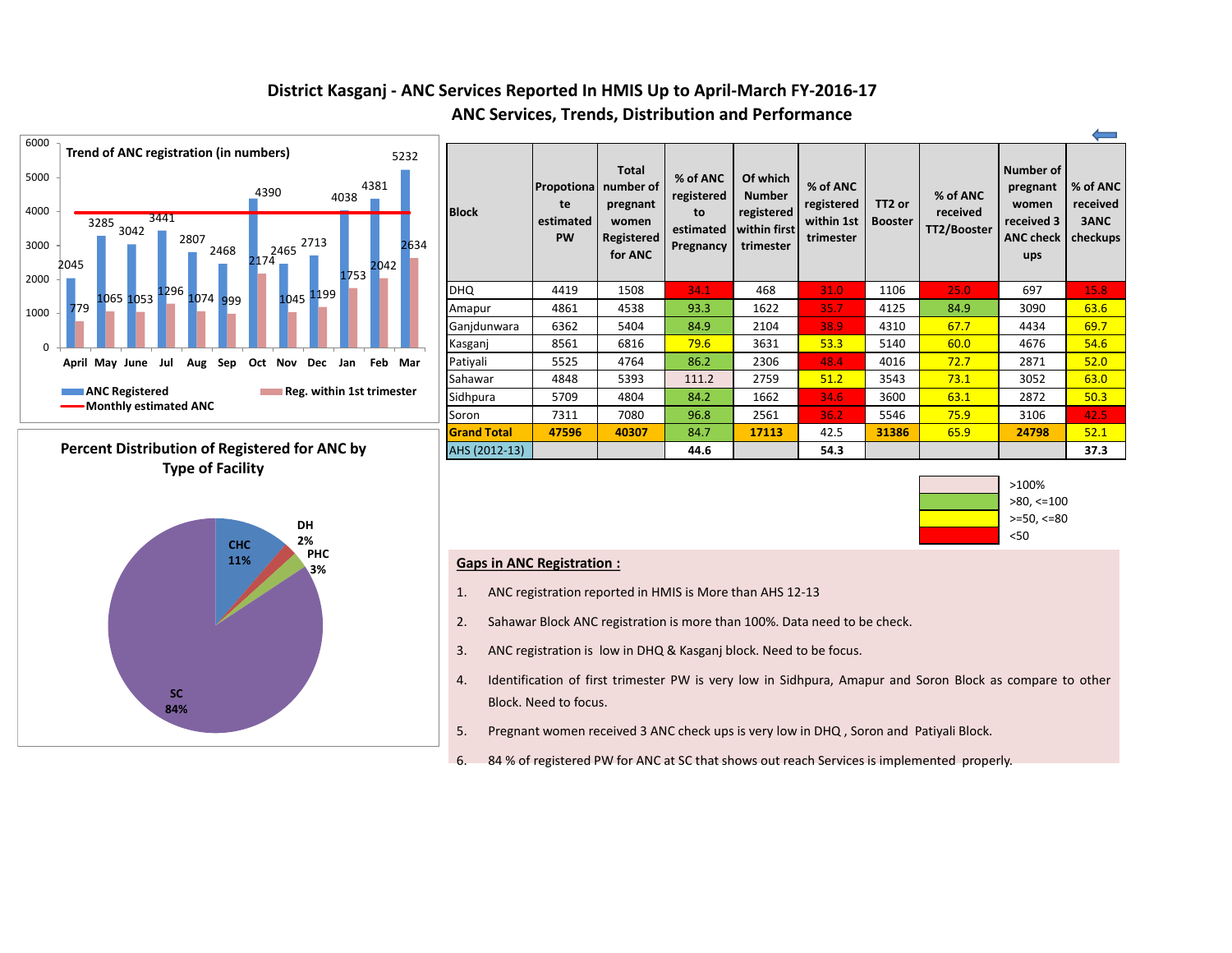|                    |                                         |                                                             |                                                              |                                                                           |                        |                                            |                                                                      |                                                                       |                                                                             |                                                                |                                                      | مسن                                         |
|--------------------|-----------------------------------------|-------------------------------------------------------------|--------------------------------------------------------------|---------------------------------------------------------------------------|------------------------|--------------------------------------------|----------------------------------------------------------------------|-----------------------------------------------------------------------|-----------------------------------------------------------------------------|----------------------------------------------------------------|------------------------------------------------------|---------------------------------------------|
| <b>Block</b>       | Estimated<br>deliveries<br>Propotionate | ome<br>I<br>đ<br><b>Deliveries</b><br>umber<br><b>Total</b> | $\overline{a}$<br>conducted<br>facility<br><b>Deliveries</b> | <b>Total</b><br>number of<br><b>Deliveries</b><br>(Home+Inst <br>itution) | % delivery<br>reported | % of<br>delivery<br>missed in<br>reporting | % of<br>institutional<br>deliveries<br>among<br>reported<br>delivery | % of<br>institutional<br>deliveries<br>among<br>estimated<br>delivery | Of which<br><b>Number</b><br>discharged<br>under 48<br>hours of<br>delivery | % of<br>delivered<br>women<br>discharged<br>within 48<br>hours | <b>JSY</b><br>incentive<br>paid to<br><b>Mothers</b> | % of JSY<br>incentive<br>paid to<br>mothers |
| DHQ                | 4058                                    | $\mathbf 0$                                                 | 1521                                                         | 1521                                                                      | 37.5                   | 63                                         | 100.0                                                                | 37.5                                                                  | 895                                                                         | 58.8                                                           | 1852                                                 | 121.8                                       |
| Amapur             | 4464                                    | 1093                                                        | 1838                                                         | 2931                                                                      | 65.7                   | 34                                         | 62.7                                                                 | 41.2                                                                  | 1102                                                                        | 60.0                                                           | 1118                                                 | 60.8                                        |
| Ganjdunwara        | 5841                                    | 1141                                                        | 2101                                                         | 3242                                                                      | 55.5                   | 44                                         | 64.8                                                                 | 36.0                                                                  | 758                                                                         | 36.1                                                           | 1387                                                 | 66.0                                        |
| Kasganj            | 7860                                    | 611                                                         | 9768                                                         | 10379                                                                     | 132.0                  | $-32$                                      | 94.1                                                                 | 124.3                                                                 | 4544                                                                        | 46.5                                                           | 4666                                                 | 47.8                                        |
| Patiyali           | 5073                                    | 1122                                                        | 1865                                                         | 2987                                                                      | 58.9                   | 41                                         | 62.4                                                                 | 36.8                                                                  | 452                                                                         | 24.2                                                           | 1307                                                 | 70.1                                        |
| Sahawar            | 4451                                    | 1104                                                        | 2369                                                         | 3473                                                                      | 78.0                   | 22                                         | 68.2                                                                 | 53.2                                                                  | 70                                                                          | 3.0                                                            | 2185                                                 | 92.2                                        |
| Sidhpura           | 5242                                    | 1067                                                        | 1907                                                         | 2974                                                                      | 56.7                   | 43                                         | 64.1                                                                 | 36.4                                                                  | 592                                                                         | 31.0                                                           | 1829                                                 | 95.9                                        |
| Soron              | 6713                                    | 1760                                                        | 2426                                                         | 4186                                                                      | 62.4                   | 38                                         | 58.0                                                                 | 36.1                                                                  | 2383                                                                        | 98.2                                                           | 1683                                                 | 69.4                                        |
| <b>Grand Total</b> | 43702                                   | 7898                                                        | 23795                                                        | 31693                                                                     | 72.5                   | 27.5                                       | 75.1                                                                 | 54.4                                                                  | 10796                                                                       | 45.4                                                           | 16027                                                | 67.4                                        |
| AHS (2012-13)      |                                         |                                                             |                                                              |                                                                           |                        |                                            | 56.1                                                                 |                                                                       |                                                                             |                                                                |                                                      | 68.8                                        |
|                    |                                         |                                                             |                                                              |                                                                           |                        |                                            |                                                                      |                                                                       |                                                                             |                                                                | >100%<br>$>80, \le 100$<br>$>=50,<=80$               |                                             |

| Discharged under 48 hours      |  |
|--------------------------------|--|
| <mark>'&lt;=50,&lt;=10 </mark> |  |

#### **District Kasganj-Delivery Services Reported in HMIS Up to April-March FY-2016-17 Delivery Services, trends, distribution and progress**

<50





#### **Gaps in Deliveries :**

- 1. 27.5 % of deliveries are non-reported in HMIS portal.
- 2. Kasganj block paid to JSY incentive to Mother reported is low as Comparison to other block. Data need to be recheck.
- 3. 45 % Delivered woman are Discharge with in 48 Hours. But Soron Block almost 98 % Women Discharge in with in 48 Hours
- 4. GanjDundwara , Patiyali , Amapur, Soron and Sidhpura Block Institutional Delivery is very Low. Need to be focus Activating Delivery Points.
- 5. Patiyali, Sahawar, Ganjdundwara and Kasganj Block Home delivery Reported in HMIS is low as Comparison to other Block. Need to focus at block level
- 6. Institutional deliveries among reported delivery is high as compare AHS 2012-13. this is good indicator for district.
- 7. District Hospital ( Birla Mahila Chikitsalay) Delivery reporting is Decrease as compare to last FY (7 % to 3 %.)
- 8. Home Delivery and CHC Delivery reporting Is increasing as compare to last FY ( HD 13 % to 18% & CHC 28 % to 44 %)
- 9. Missing Dellivery is decrease as compare to last FY (43% to 27%)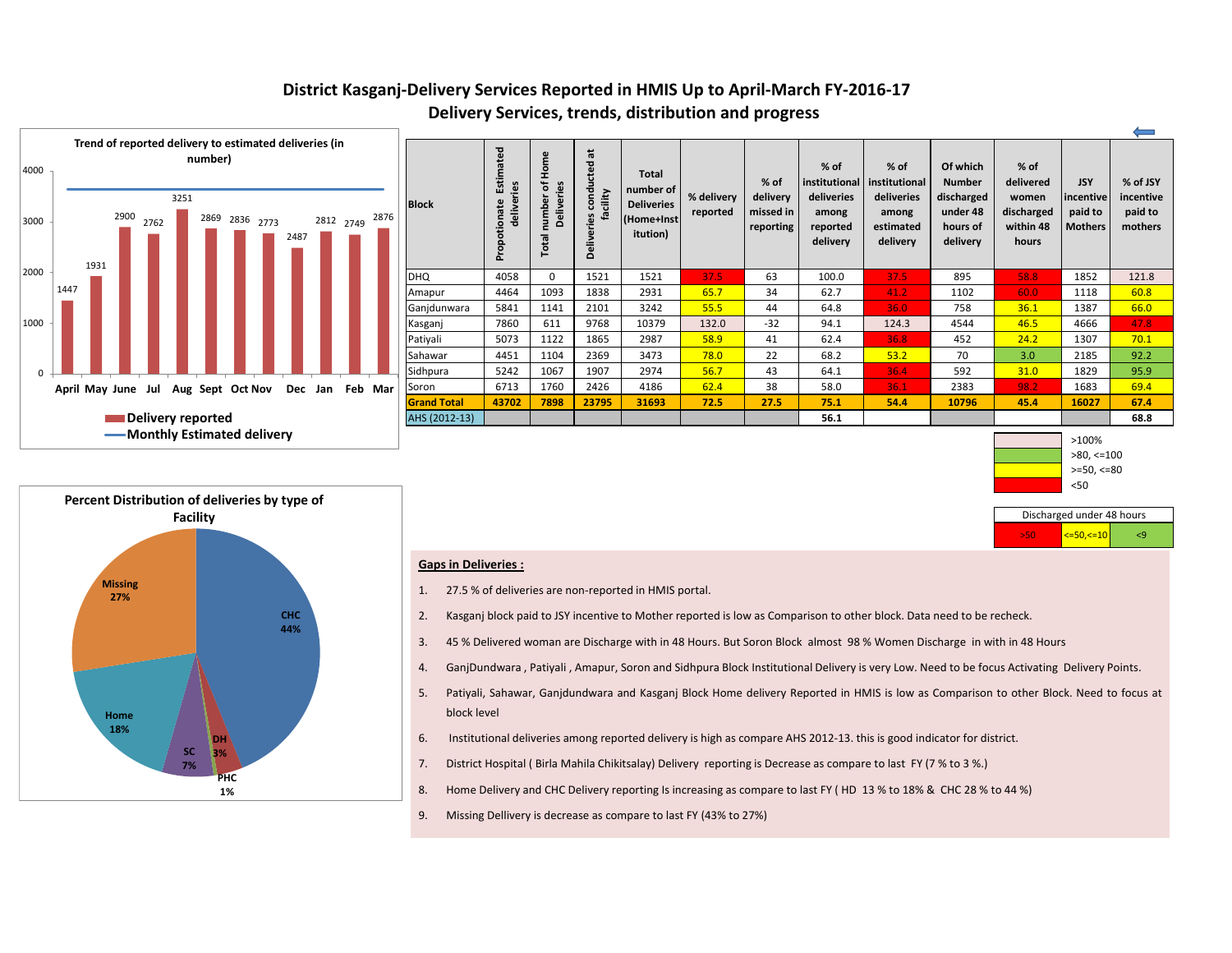#### **District Kasganj - High Risk Pragnancies Services Reported in HMIS Up to April-March FY-2016-17 High risk PW reporting trends, distribution and progress**





| <b>Block</b>       | <b>Total</b><br>number of<br>pregnant<br>women<br><b>Registered</b><br>for ANC | <b>Number</b><br>having Hb<br>level<11<br>(tested<br>cases) | $%$ of<br>having<br><b>Hb level</b><br>$11$ | <b>Number</b><br>having severe<br>anaemia<br>(Hb<7)<br>treated at<br>institution | % of severe<br>(Hb < 7)<br>anemia<br>treated rate<br>at institution | Pregnant<br>women with<br><b>Hypertension</b><br>$(BP>140/90)$ :<br><b>New cases</b> | % of PW with<br>hypertension |
|--------------------|--------------------------------------------------------------------------------|-------------------------------------------------------------|---------------------------------------------|----------------------------------------------------------------------------------|---------------------------------------------------------------------|--------------------------------------------------------------------------------------|------------------------------|
| DHQ                | 1508                                                                           | 3772                                                        | 85.4                                        | 67                                                                               | 4.4                                                                 | 2                                                                                    | 0.0                          |
| Amapur             | 4538                                                                           | 1739                                                        | 35.8                                        | $\Omega$                                                                         | 0.0                                                                 | 966                                                                                  | 19.9                         |
| Ganjdunwara        | 5404                                                                           | 3535                                                        | 55.6                                        | 22                                                                               | 0.4                                                                 | 127                                                                                  | 2.0                          |
| Kasganj            | 6816                                                                           | 3611                                                        | 42.2                                        | 101                                                                              | 1.5                                                                 | 1399                                                                                 | 16.3                         |
| Patiyali           | 4764                                                                           | 3461                                                        | 62.6                                        | 55                                                                               | 1.2                                                                 | 40                                                                                   | 0.7                          |
| Sahawar            | 5393                                                                           | 1600                                                        | 33.0                                        | 77                                                                               | 1.4                                                                 | 681                                                                                  | 14.0                         |
| Sidhpura           | 4804                                                                           | 2318                                                        | 40.6                                        | 30                                                                               | 0.6                                                                 | 2208                                                                                 | 38.7                         |
| Soron              | 7080                                                                           | 1468                                                        | 20.1                                        | 44                                                                               | 0.6                                                                 | 179                                                                                  | 2.4                          |
| <b>Grand Total</b> | 40307                                                                          | 21504                                                       | 45.2                                        | 396                                                                              | 1.0                                                                 | 5602                                                                                 | 11.8                         |

#### **Gaps in HRP:**

- 1. No. of cases identified of severely anemic PW is very low block level, it need to focus at facility level and Amapur and Ganjdundwara block are 0 or few cases reporting of severely anemic PW .
- 2. DHQ Block No cases are identified of Hypertensive pregnant women and Ganj Dundwara and Patiyali Block Identification of Hypertensive pregnant women is Very low Other than Other Block.
- 3. DHQ Block having Hb level<11 (tested cases) is more against pregnant women Registered for ANC.
- 4. Severely Anemic PW treated at institution is not reported or few cases reported in Amapur, Patiyali, Soron and Ganjdundwara Block.
- 5. CHC and DH PW with Hypertension New case not reported need to be focus.

>=50, <=80 <50 >100% >80, <=100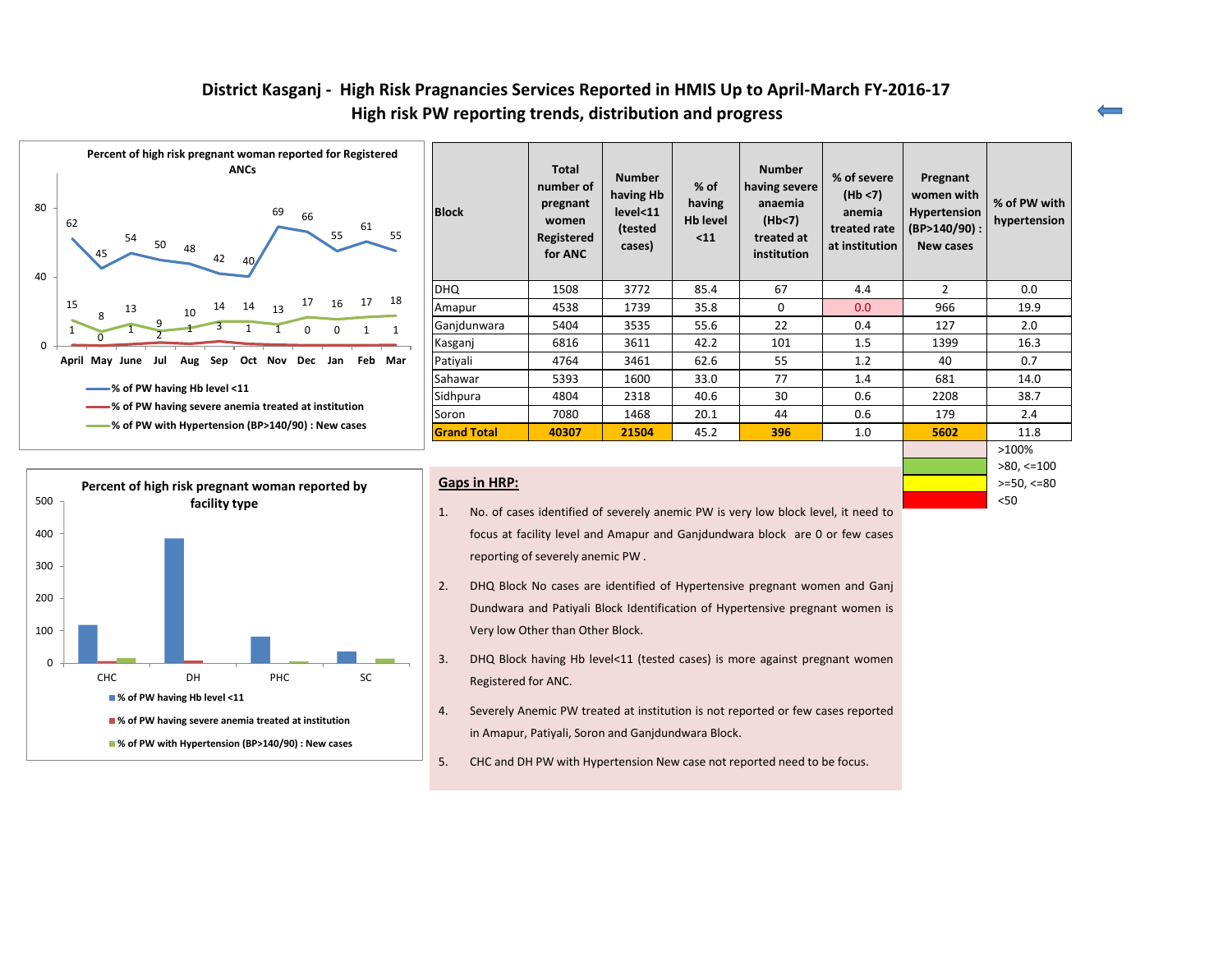| District Kasganj - Obstetric Complication and C-Section Reported in HMIS Up to April-March FY-2016-17 |                    |                                         |                                                          |                                                     |                       |                                                             |                  |                                    |                |             |                      |                |                                        |
|-------------------------------------------------------------------------------------------------------|--------------------|-----------------------------------------|----------------------------------------------------------|-----------------------------------------------------|-----------------------|-------------------------------------------------------------|------------------|------------------------------------|----------------|-------------|----------------------|----------------|----------------------------------------|
|                                                                                                       |                    |                                         |                                                          |                                                     |                       | <b>Complications Treated with</b>                           |                  |                                    |                |             | C- section conducted |                |                                        |
| S. No.                                                                                                | <b>Block</b>       | <b>Institutional</b><br><b>Delivery</b> | Preg. with<br>Compl.<br><b>Attended at</b><br>facilities | % Preg. with<br>Compl.<br>Attended at<br>facilities | <b>IV Antibiotics</b> | IV<br>Antihypertens   IV Oxytocics<br>ive/ Magsulph<br>Inj. |                  | <b>Blood</b><br><b>Transfusion</b> | <b>DH</b>      | <b>CHC</b>  | <b>PHC</b>           | <b>Others</b>  | % of C-<br><b>Section</b><br>performed |
| $\mathbf{1}$                                                                                          | Sidhpura           | 1907                                    | 57                                                       | 3                                                   | 38                    | $\bf{0}$                                                    | $\boldsymbol{0}$ | $\mathbf 0$                        | $\mathbf 0$    | 0           | $\mathbf 0$          | $\mathbf 0$    | 0                                      |
| $\overline{2}$                                                                                        | <b>Amapur</b>      | 1838                                    | 206                                                      | 11                                                  | 11                    | $\mathbf 0$                                                 | 15               | $\mathbf 0$                        | $\mathbf 0$    | 0           | $\mathbf 0$          | $\mathbf 0$    | 0                                      |
| $\overline{3}$                                                                                        | <b>DHQ</b>         | 1521                                    | 367                                                      | 24                                                  | 267                   | 18                                                          | 269              | $\mathbf 0$                        | $\mathbf 0$    | $\mathbf 0$ | $\mathbf{1}$         | $\mathbf 0$    | $\mathbf 0$                            |
| 4                                                                                                     | Ganjdunwara        | 2101                                    | 130                                                      | 6                                                   | 24                    | 21                                                          | 119              | $\mathbf 0$                        | $\mathbf 0$    | $\mathbf 0$ | $\mathbf 0$          | $\mathbf 0$    | $\mathbf 0$                            |
| 5                                                                                                     | Kasganj            | 9768                                    | 30                                                       | $\mathbf 0$                                         | 0                     | $\bf{0}$                                                    | $\overline{2}$   | 0                                  | $\mathbf 0$    | 323         | $\mathbf 0$          | 0              | 3                                      |
| 6                                                                                                     | Patiyali           | 1865                                    | 165                                                      | 9                                                   | 27                    | $\mathbf 0$                                                 | 19               | $\mathbf 0$                        | $\mathbf 0$    | $\mathbf 0$ | $\mathbf 0$          | $\mathbf 0$    | 0                                      |
| $\overline{7}$                                                                                        | Sahawar            | 2369                                    | 51                                                       | $\overline{2}$                                      | $\mathbf 0$           | $\mathbf 0$                                                 | $\boldsymbol{0}$ | 0                                  | $\mathbf 0$    | $\Omega$    | $\Omega$             | $\mathbf 0$    | 0                                      |
| 8                                                                                                     | Soron              | 2426                                    | 60                                                       | $\overline{2}$                                      | $\mathbf 0$           | $\mathbf 0$                                                 | 23               | 0                                  | $\mathbf 0$    | $\mathbf 0$ | 0                    | $\mathbf 0$    | 0                                      |
|                                                                                                       | <b>Grand Total</b> | 23795                                   | 1066                                                     | $\overline{4}$                                      | 367                   | 39                                                          | 447              | $\overline{0}$                     | $\overline{0}$ | 323         | $\mathbf{1}$         | $\overline{0}$ | 0.0                                    |

• 323 C-Section Case is reported at Private Facility and no case reporting at public facility since surgen not avalibility.

• DHQ block Urban PHC reported 1 C-Section reported in March 2017 . Data need to be recheck.

• Kasganj, Sidhpura , Ganjdundwara and Soron Block PW complication Identification and Attended at facilities is very low.

• Ganjdundwara block PW Complication treatement more than complication Reported. Data need to be recheck.

• Kasganj Block complicated PW attended is reporting is only 30 PW attended and only 2 PW treated at facility till Mar 2017 . Need to be focus

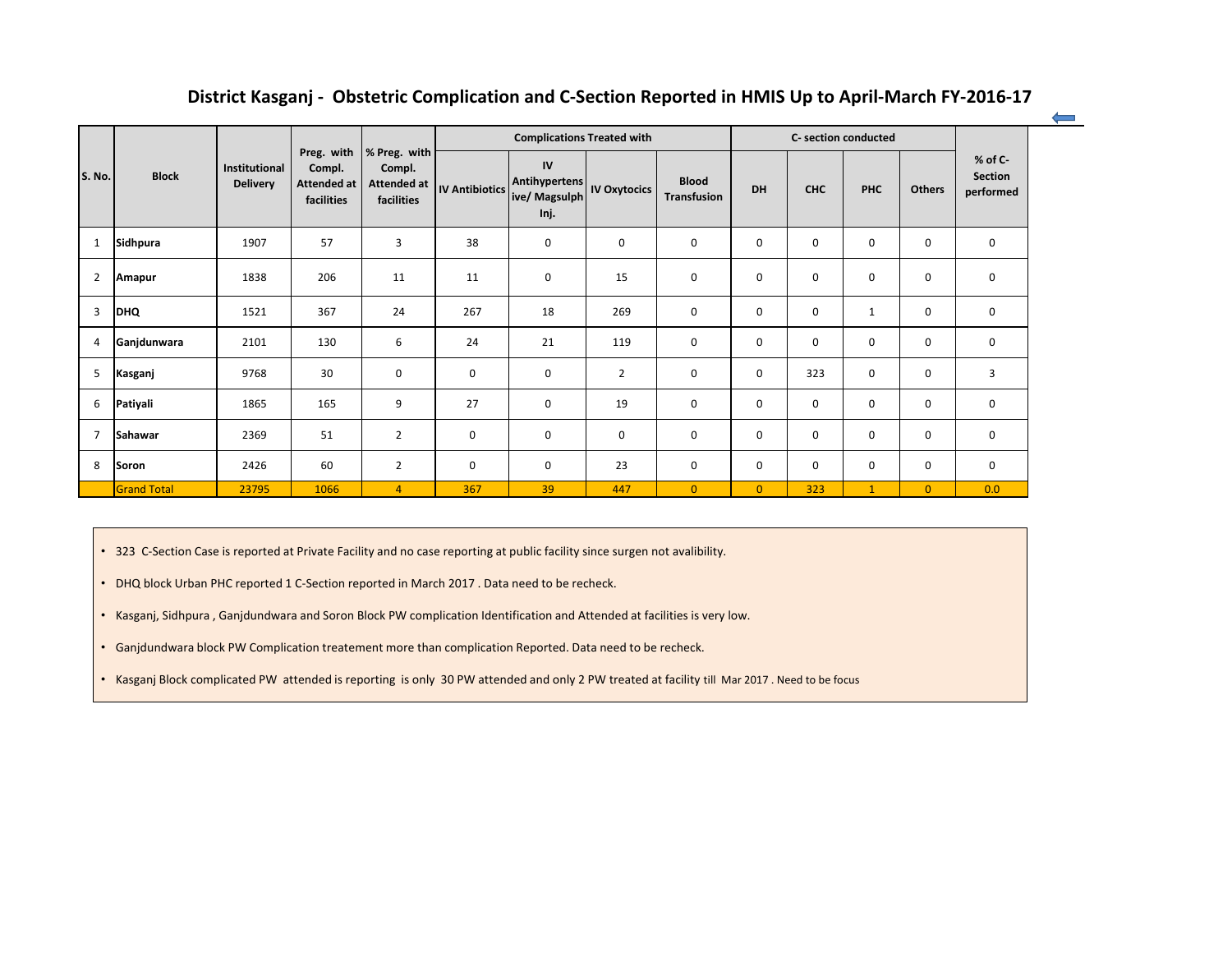#### **District Kasganj - Child Care Services Reported in HMIS upto April-March FY 2016-17 Child care services trends, distribution and progress**









 $\leftarrow$ 

#### **Gaps in Child Care:**

- 1. 76.6 % breast fed within 1 hours of births are reported in HMIS is more than double AHS (2012-13)
- 2. Most of block taking arround 80 to 100 % percent weight at birth of newborns but Kasganj, Patiyali and Sahawar block weight at birth is low other than block.
- 3. Identifications of low birth weight is very poor in Kasganj and Ganjdundwara Block.
- 4. Weight at birth are reported Very high as comperision AHS (2012-13)
- 5. Newborn having weight less than 2.5 Kg is very less reporting as compare to AHS (2012-13)
- 6. DHQ , Amapur and Soron Block Newborns having weight less than 2 and half kg is very high . Data need to be rechack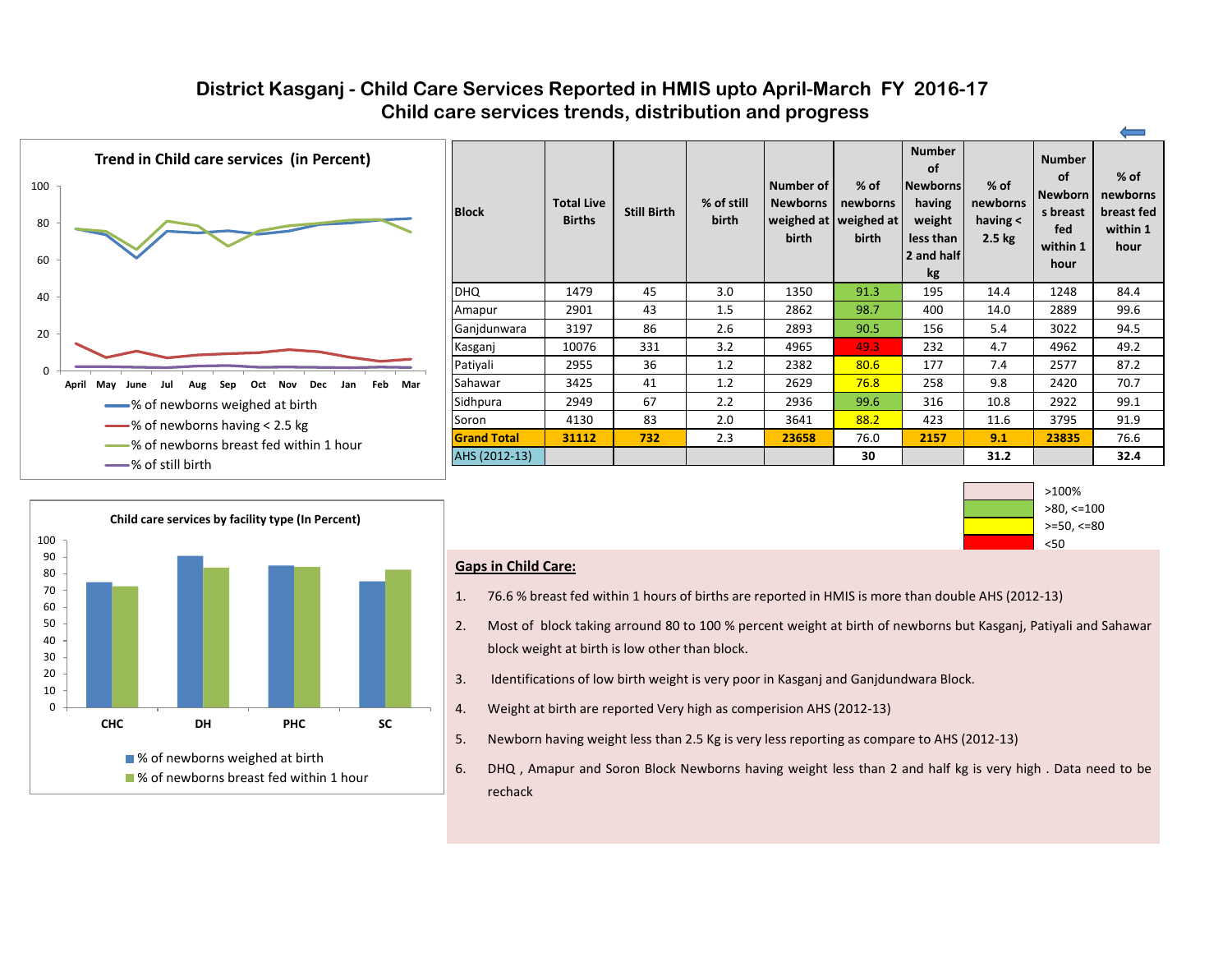|                    |                           |                                    |                                                                    |                                                          |                                                                                                                                       |                                                              |                                                                                                 |                                                                                |                                                                                                       |                                                            |                                                                                        | $\leftarrow$                                                   |
|--------------------|---------------------------|------------------------------------|--------------------------------------------------------------------|----------------------------------------------------------|---------------------------------------------------------------------------------------------------------------------------------------|--------------------------------------------------------------|-------------------------------------------------------------------------------------------------|--------------------------------------------------------------------------------|-------------------------------------------------------------------------------------------------------|------------------------------------------------------------|----------------------------------------------------------------------------------------|----------------------------------------------------------------|
| <b>Block</b>       | <b>Est. live</b><br>birth | <b>Total Live</b><br><b>Births</b> | <b>Number of</b><br>11 months<br>old who<br>received<br><b>BCG</b> | $%$ of<br>11 months<br>old who<br>received<br><b>BCG</b> | <b>Number of</b><br>Infants 0 to   Infants 0 to   Infants 0 to   Infants 0 to<br>11 months<br>old who<br>received<br>OPV <sub>0</sub> | % of<br>11 months<br>old who<br>received<br>OPV <sub>0</sub> | Number of<br>Infants 0 to<br>11 months<br>old who<br>received<br><b>Hepatitis-</b><br><b>BO</b> | % of<br>Infants 0 to<br>11 months<br>old who<br>received<br>Hep B <sub>0</sub> | <b>Number of</b><br>Infants 0 to   Infants 0 to<br>11 months<br>old who<br>received<br><b>Measles</b> | % of<br>11 months<br>old who<br>received<br><b>Measles</b> | children 9<br>and 11<br>months<br>fully<br>immunized<br>(BCG+DPT1<br>23+OPV1:T<br>otal | $%$ of<br>children 9<br>and 11<br>months<br>fully<br>immunized |
| DHQ                | 4018                      | 1479                               | 1967                                                               | 49.0                                                     | 1185                                                                                                                                  | 29.5                                                         | 1089                                                                                            | 27.1                                                                           | 1417                                                                                                  | 35.3                                                       | 744                                                                                    | 18.5                                                           |
| Amapur             | 4419                      | 2901                               | 3874                                                               | 87.7                                                     | 1995                                                                                                                                  | 45.1                                                         | 1873                                                                                            | 42.4                                                                           | 3965                                                                                                  | 89.7                                                       | 3668                                                                                   | 83.0                                                           |
| Ganjdunwara        | 5783                      | 3197                               | 4879                                                               | 84.4                                                     | 2550                                                                                                                                  | 44.1                                                         | 1704                                                                                            | 29.5                                                                           | 4353                                                                                                  | 75.3                                                       | 3497                                                                                   | 60.5                                                           |
| Kasganj            | 7782                      | 10076                              | 7197                                                               | 92.5                                                     | 3954                                                                                                                                  | 50.8                                                         | 1545                                                                                            | 19.9                                                                           | 7811                                                                                                  | 100.4                                                      | 6709                                                                                   | 86.2                                                           |
| Patiyali           | 5023                      | 2955                               | 5344                                                               | 106.4                                                    | 2311                                                                                                                                  | 46.0                                                         | 1911                                                                                            | 38.0                                                                           | 4705                                                                                                  | 93.7                                                       | 4271                                                                                   | 85.0                                                           |
| Sahawar            | 4407                      | 3425                               | 4925                                                               | 111.7                                                    | 2688                                                                                                                                  | 61.0                                                         | 1430                                                                                            | 32.4                                                                           | 3053                                                                                                  | 69.3                                                       | 3014                                                                                   | 68.4                                                           |
| Sidhpura           | 5190                      | 2949                               | 4375                                                               | 84.3                                                     | 1925                                                                                                                                  | 37.1                                                         | 1672                                                                                            | 32.2                                                                           | 3484                                                                                                  | 67.1                                                       | 3354                                                                                   | 64.6                                                           |
| Soron              | 6646                      | 4130                               | 5755                                                               | 86.6                                                     | 2872                                                                                                                                  | 43.2                                                         | 1825                                                                                            | 27.5                                                                           | 6133                                                                                                  | 92.3                                                       | 4749                                                                                   | 71.5                                                           |
| <b>Grand Total</b> | 43269                     | 31112                              | 38316                                                              | 88.6                                                     | 19480                                                                                                                                 | 45.0                                                         | 13049                                                                                           | 30.2                                                                           | 34921                                                                                                 | 80.7                                                       | 30006                                                                                  | 69.3                                                           |

>100%  $>80, \le 100$ 

#### **District Kasganj - Immunization Services Reported in HMIS upto April-March FY 2016-17 Child Immunization trends, Distribution and progress**

<50

>=50, <=80





#### **Gaps in Immunization:**

- 1. Number of live birth and BCG not corresponding in most of the block as per the table.
- 2. BCG, OPV 0, Hep B 0 doses are given at birth time but reporting shows all three are not given at the birth time at CHC and DH level, it is showing service gap at facility and need focus Monitoring.
- 3. Kasganj, Soron and Sahawar Block Hep B 0 very less as comperision other Block.
- 4. BCG 0 doses are not given every child at CHC level only 33% live birth received at birth and 4% at DH level. Need to be focus.
- 5. Sahawar and Patiyali Block BCG reported more than 100 % . data need to be recheck.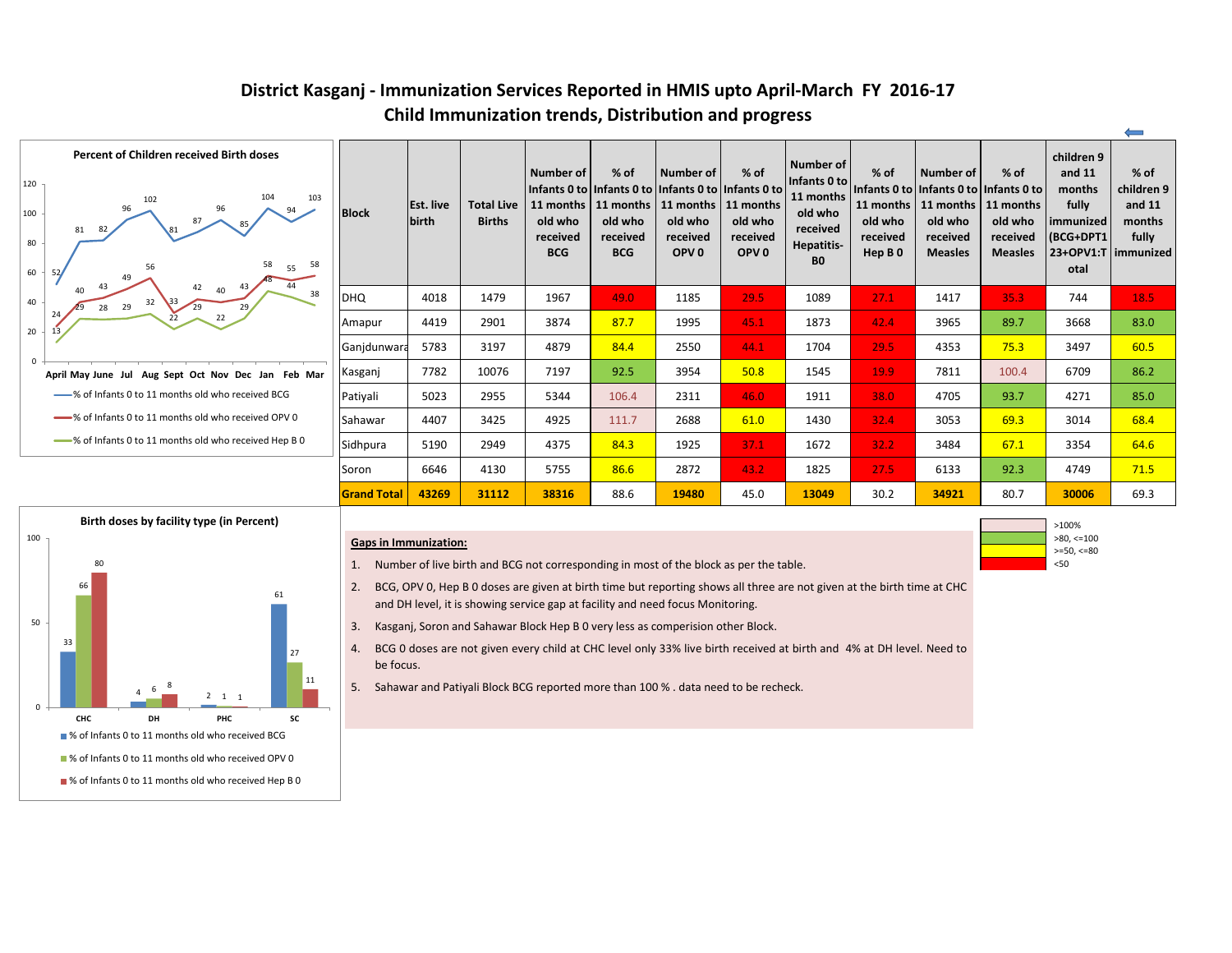| <b>Block</b>       | <b>Potential</b><br>unmet<br>need for<br>limiting<br>method | Sterilization<br>Male   | Sterilization<br>Female | % achivement<br>for limiting<br>method | <b>Potential</b><br>unmet<br>need for<br>spacing<br>method | new<br><b>IUD</b><br>Insertio<br><b>ns</b> | Condom<br><b>Users</b> | <b>Oral Pills</b><br><b>Users</b> | %<br>achiveme<br>nt for<br>spacing<br>method | <b>Total need</b><br>for family<br>planning | % of Total<br>family<br>planning<br>service<br>provided |
|--------------------|-------------------------------------------------------------|-------------------------|-------------------------|----------------------------------------|------------------------------------------------------------|--------------------------------------------|------------------------|-----------------------------------|----------------------------------------------|---------------------------------------------|---------------------------------------------------------|
| <b>DHQ</b>         | 1352                                                        | $\mathbf 0$             | 72                      | 5.33                                   | 2235                                                       | 382                                        | 48                     | 35                                | 20.8                                         | 10114                                       | 5.3                                                     |
| Amapur             | 2702                                                        | $\mathbf 0$             | 143                     | 5.29                                   | 4571                                                       | 319                                        | 260                    | 114                               | 15.2                                         | 21128                                       | 4.0                                                     |
| Ganjdunwara        | 3536                                                        | $\mathbf 0$             | 84                      | 2.38                                   | 5980                                                       | 1157                                       | 89                     | 62                                | 21.9                                         | 27645                                       | 5.0                                                     |
| Kasganj            | 4758                                                        | 6                       | 233                     | 5.02                                   | 8047                                                       | 883                                        | 593                    | 108                               | 19.7                                         | 37200                                       | 4.9                                                     |
| Patiyali           | 3071                                                        | $\mathbf 0$             | 86                      | 2.80                                   | 5194                                                       | 958                                        | 312                    | 185                               | 28.0                                         | 24009                                       | 6.4                                                     |
| Sahawar            | 2694                                                        | $\mathbf 0$             | 130                     | 4.83                                   | 4557                                                       | 248                                        | 177                    | 310                               | 16.1                                         | 21065                                       | 4.1                                                     |
| Sidhpura           | 3173                                                        | $\mathbf 0$             | 148                     | 4.66                                   | 5367                                                       | 566                                        | 294                    | 535                               | 26.0                                         | 24808                                       | $6.2\,$                                                 |
| Soron              | 4063                                                        | $\mathbf{1}$            | 157                     | 3.89                                   | 6872                                                       | 428                                        | 930                    | 204                               | 22.7                                         | 31767                                       | 5.4                                                     |
| <b>Grand Total</b> | 25347                                                       | $\overline{\mathbf{z}}$ | 1053                    | 4.18                                   | 42823                                                      | 4941                                       | 2703                   | 1553                              | 21.5                                         | 197737                                      | 5.2                                                     |

#### **Family planning trends Distribution and progress District Kasganj - Family Planning Services Reported in HMIS upto April-March FY 2016-17**

<50 >100% >80, <=100 >=50, <=80







#### **Gaps in Family Planning:**



- 2. Number of IUD insertion is very low but need to focus to increase the service & utilization at Sub center & CHC because mostly couple accept IUD for family planning from SC & CHC.
- 3. DHQ Block 24 number of Condom User reporting in HMIS Portal Up to December
- 4. Condom Distribution is very low In Ganjdundwara and DHQ as comperision to other Block
- 5. Ganjdundwara and Patiyali block IUCD Insertion Data is very high as compare to other block. Data need to be chack.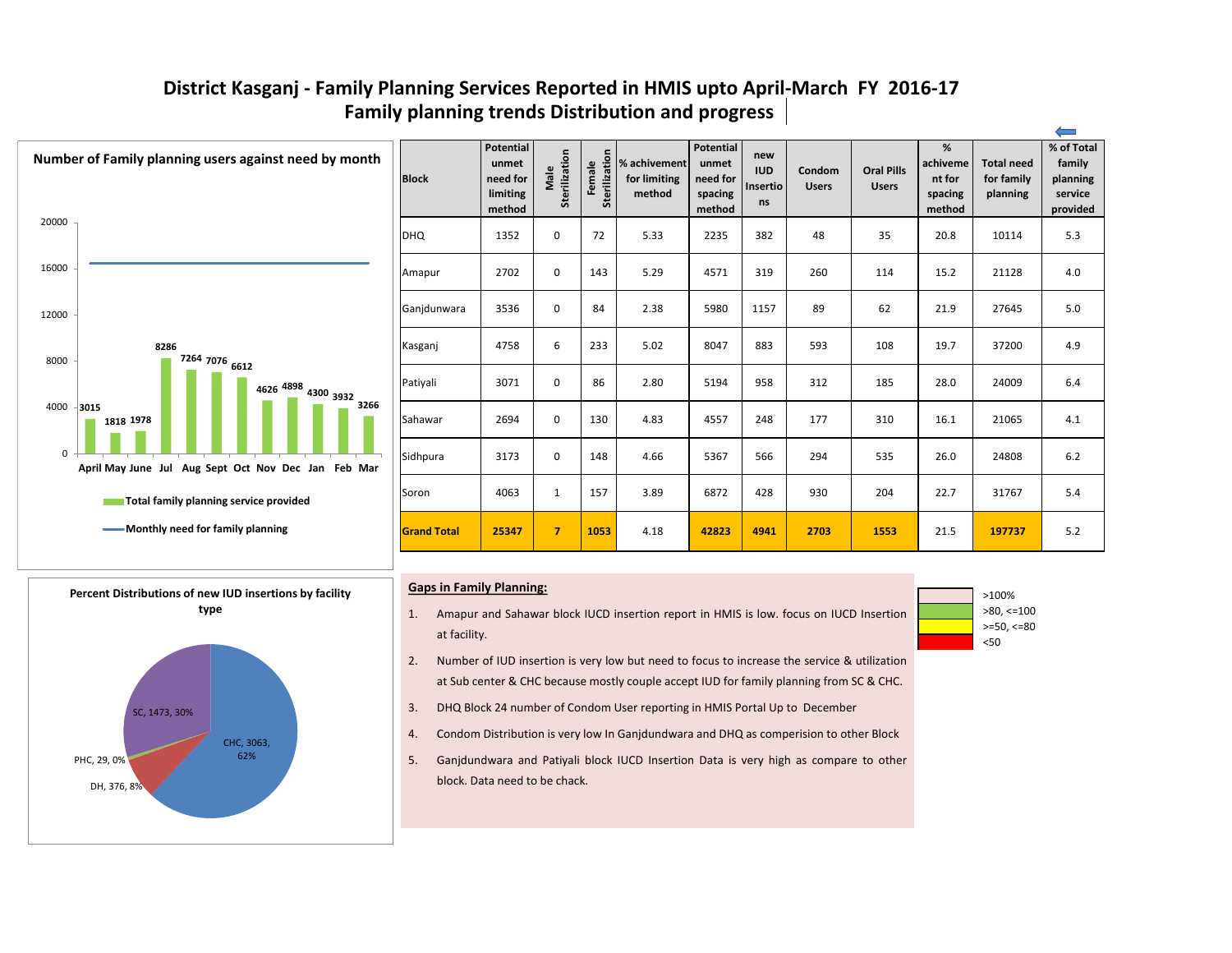| S.No. | Domain                 | <b>Indicator</b>                                                                   | <b>Numerator</b>                                                           | <b>Denominator</b>                                                              | Page no.       |
|-------|------------------------|------------------------------------------------------------------------------------|----------------------------------------------------------------------------|---------------------------------------------------------------------------------|----------------|
|       | MCTS                   | % of mother registered in MCTS against estimated                                   | Total # Mother registered in MCTS                                          | <b>Estimated Pregnancies</b>                                                    | 3              |
| 2     | <b>MCTS</b>            | % Children registered against estimated                                            | Total # Children registered in MCTS                                        | <b>Estimated live births</b>                                                    | 3              |
| 3     | MCTS                   | % High risk PW reported in MCTS                                                    | Sum of pregnant women having hb<7 and any other maternal<br>complication   | Total # Registered Mothers in current year                                      | 3              |
| 4     | MCTS                   | % of Mother received ANC 3 against registered PW with LMP<br>2014-15               | Mother (LMP 2015-16) received ANC 3                                        | Total # pregnant women registered with LMP<br>in 2015-16                        | 3              |
| .5    | MCTS                   | % of PW delivered against registered with LMP in 2014-15                           | Total # Pregnant women (LMP 2015-16) delivered                             | Total # pregnant women registered with LMP<br>in 2015-16)                       | 3              |
| 6     | MCTS                   | % of children received full immunization against children<br>registered in 2014-15 | Total # children (DoB 2015-16) received full immunization                  | Total # Children (DoB 2015-16) registered                                       | 3              |
|       | <b>ANC</b>             | % of ANC registered to estimated Pregnancy                                         | Total # ANC Registered                                                     | <b>Estimated Pregnancy</b>                                                      | 4              |
| 8     | ANC                    | % of ANC registered within 1st trimester                                           | Total # ANC Registered within 1st trim                                     | Total # ANC Registered                                                          | 4              |
| 9     | ANC                    | % of ANC received TT2/Booster                                                      | Total # Pregnant women received TT2/Booster                                | <b>Estimated Pregnancy</b>                                                      | 4              |
| 10    | <b>ANC</b>             | % of ANC received 3ANC checkups                                                    | Total # pregnant women received 3 ANC check ups                            | <b>Estimated Pregnancy</b>                                                      | 4              |
| 11    | Delivery               | % delivery reported                                                                | Total # Delivery reported                                                  | <b>Estimated Delivery</b>                                                       | 5              |
| 12    | Delivery               | % of Unreported (Missing) Delivery                                                 | Total # Deliviery not reported                                             | <b>Estimated Delivery</b>                                                       | 5              |
| 13    | Delivery               | % of institutional deliveries among estimated delivery                             | Total # Institutional Deliviery                                            | <b>Estimated Delivery</b>                                                       | 5              |
| 14    | Delivery               | % of delivered women discharged within 48 hours                                    | Total # Delivered women discharged within 48 hours                         | Tota # Deliveries conducted at facility                                         | 5              |
| 15    | Delivery               | % of JSY incentive paid to mothers                                                 | Total # JSY Incentives paid to mothers                                     | Tota # Deliveries conducted at facility                                         | 5              |
| 16    | <b>HRP</b>             | % of having Hb level <11                                                           | Number having Hb level<11                                                  | <b>Estimated Pregnancy</b>                                                      | 6              |
| 17    | <b>HRP</b>             | % of severe (Hb <7) anemia treated rate at institution                             | Total # Severe (Hb <7) anemia treated at institution                       | Total # ANC Registered                                                          | 6              |
| 18    | <b>HRP</b>             | % of PW with hypertension                                                          | Total # Pregnant women with Hypertension (BP>140/90)                       | <b>Estimated Pregnancy</b>                                                      | 6              |
| 19    | <b>HRP</b>             | Abortion rate                                                                      | Total # Abortion (spontaneous/induced)                                     | Sum of Live birth, Still birth & Abortion                                       | 6              |
| 20    | <b>HRP</b>             | % Pregnant women having Obstetric complication attend at<br>facility               | Total # Pregnant women having Obstetric complication attend<br>at facility | Total number of deliveries conducted at<br>public facilities                    |                |
| 21    | Child Care             | % of Still birth                                                                   | Total # Still Birth                                                        | Sum of Live birth & Still birth                                                 | $\overline{7}$ |
| 22    | Child Care             | % of newborns weighed at birth                                                     | Number of Newborns weighed at birth                                        | Total # Live Births                                                             | $\overline{7}$ |
| 23    | Child Care             | % of newborns having weight < 2.5 kg                                               | Total # newborns having weight < 2.5 kg                                    | Total # Live Births Weighed                                                     | $\overline{7}$ |
| 24    | Child Care             | % of newborns breast fed within 1 hour                                             | Total # newborns breast fed within 1 hour                                  | Total # Live Births                                                             | $\overline{7}$ |
| 25    | Immunization           | % of Infants 0 to 11 months old who received BCG                                   | Total # Infants 0 to 11 months old who received BCG                        | <b>Total # Estimated Births</b>                                                 | 8              |
| 26    | Immunization           | % of Infants 0 to 11 months old who received OPV 0                                 | Total # Infants 0 to 11 months old who received OPV 0                      | <b>Total # Estimated Births</b>                                                 | 8              |
| 27    | Immunization           | % of Infants 0 to 11 months old who received Hep B 0                               | Total # Infants 0 to 11 months old who received Hep B 0                    | <b>Total # Estimated Births</b>                                                 | 8              |
| 28    | Immunization           | % of Infants 0 to 11 months old who received Measles                               | Total # Infants 0 to 11 months old who received Measles                    | <b>Total # Estimated Births</b>                                                 | 8              |
| 29    | Immunization           | % of children 9 and 11 months fully immunized                                      | Total # children 9 and 11 months fully immunized                           | <b>Total # Estimated Births</b>                                                 | 8              |
| 30    | <b>Family Planning</b> | % achivement for limiting method                                                   | Total # Sterilization (Male & Female)                                      | Potential unmet need for limiting method                                        | 9              |
| 31    | <b>Family Planning</b> | % achivement for spacing method                                                    | Sum of IUCD and oral Pill users                                            | Potential unmet need for spacing method                                         | 9              |
| 32    | <b>Family Planning</b> | % of Total family planning service provided                                        | Sum of Spacing and Limiting method's users                                 | Potential unment need for FP Method<br>(Limiting & Spacing & Est Condom users & | 9              |

#### **List of Indicators covered in HMIS and MCTS**